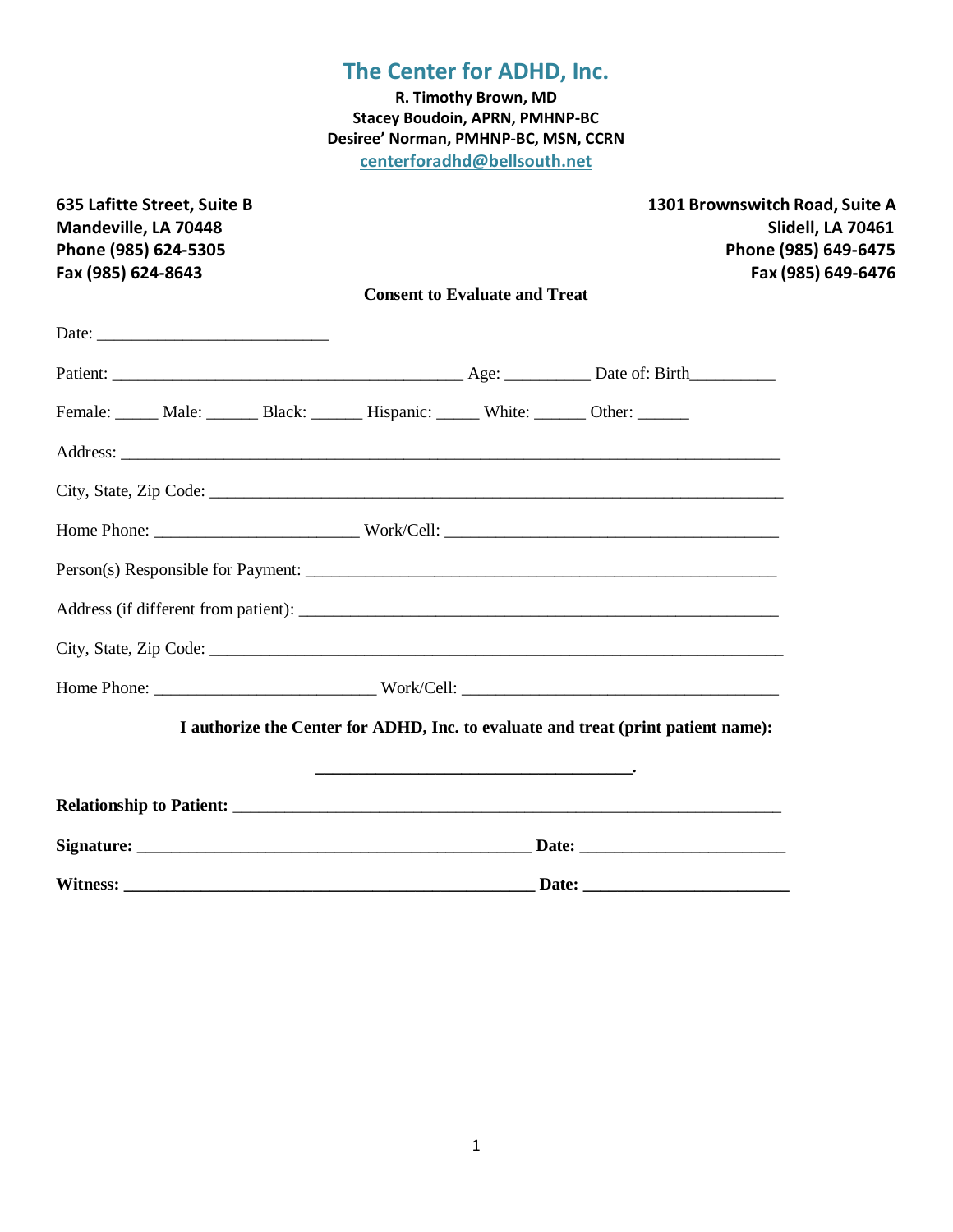**R. Timothy Brown, MD Stacey Boudoin, APRN, PMHNP-BC Desiree' Norman, PMHNP-BC, MSN, CCRN centerforadhd@bellsouth.net**

**635 Lafitte Street, Suite B 1301 Brownswitch Road, Suite A Mandeville, LA 70448 Slidell, LA 70461 Phone (985) 624-5305 Phone (985) 649-6475 Fax (985) 624-8643 Fax (985) 649-6476**

### **Financial Policy Agreement**

We believe that everyone benefits when there is a clear and definite understanding of our financial policy prior to treatment.

- 1. **PATIENTS WITHOUT INSURANCE**: All patients without insurance are required to pay in full for the service rendered at the time of the appointment.
- 2. **ALL PATIENTS WITH MANAGED CARE PLANS**: It is your responsibility to know and understand your managed care plan. Generally, these plans require payment of deductible and/or copayments. Patients are required to pay for services according to their insurance contract at the time of service.
- 3. **ALL PATIENTS WITH INSURANCE**: If our office is contracted with your primary insurance company, we will file your primary insurance claims if you provide us with the proper information along with a copy of your current insurance card. In the event your insurance overpays, we will refund the overpayments to you promptly upon written request. Otherwise, overpayments will be credited to your account for future services. If your insurance company does not pay within **60** days, you are responsible for the remaining balance and you will be billed accordingly.
- 4. **CANCELLATION POLICY**: There is a **\$125** charge for failed appointments/late cancellations of appointments then less than a **24-hour** notice is given by the patients. There is an answering machine for after-hour needs. You will be charged the full fee for the service which would have been rendered.

### **Reminder calls/texts to our patients are offered as a courtesy**.

- 5. **QUESTIONS**: You are encouraged to call our office if there are any questions about this information. If at any time during treatment of the patient, financial problems arise, you are encouraged to speak with our office.
- 6. Payment for services rendered may be made by check, cash or credit card (Master Card or Visa).

I have read and agree with the terms of this agreement.

Responsible Party Signature: \_\_\_\_\_\_\_\_\_\_\_\_\_\_\_\_\_\_\_\_\_\_\_\_\_\_\_\_\_\_\_\_\_ Date: \_\_\_\_\_\_\_\_\_\_\_\_\_\_\_\_\_\_\_\_\_\_\_

### **ASSIGNMENT OF BENEFITS**

I authorize payments of insurance benefits to Center for ADHD, Inc. for all services rendered.

Responsible Party Signature:  $\Box$  Date: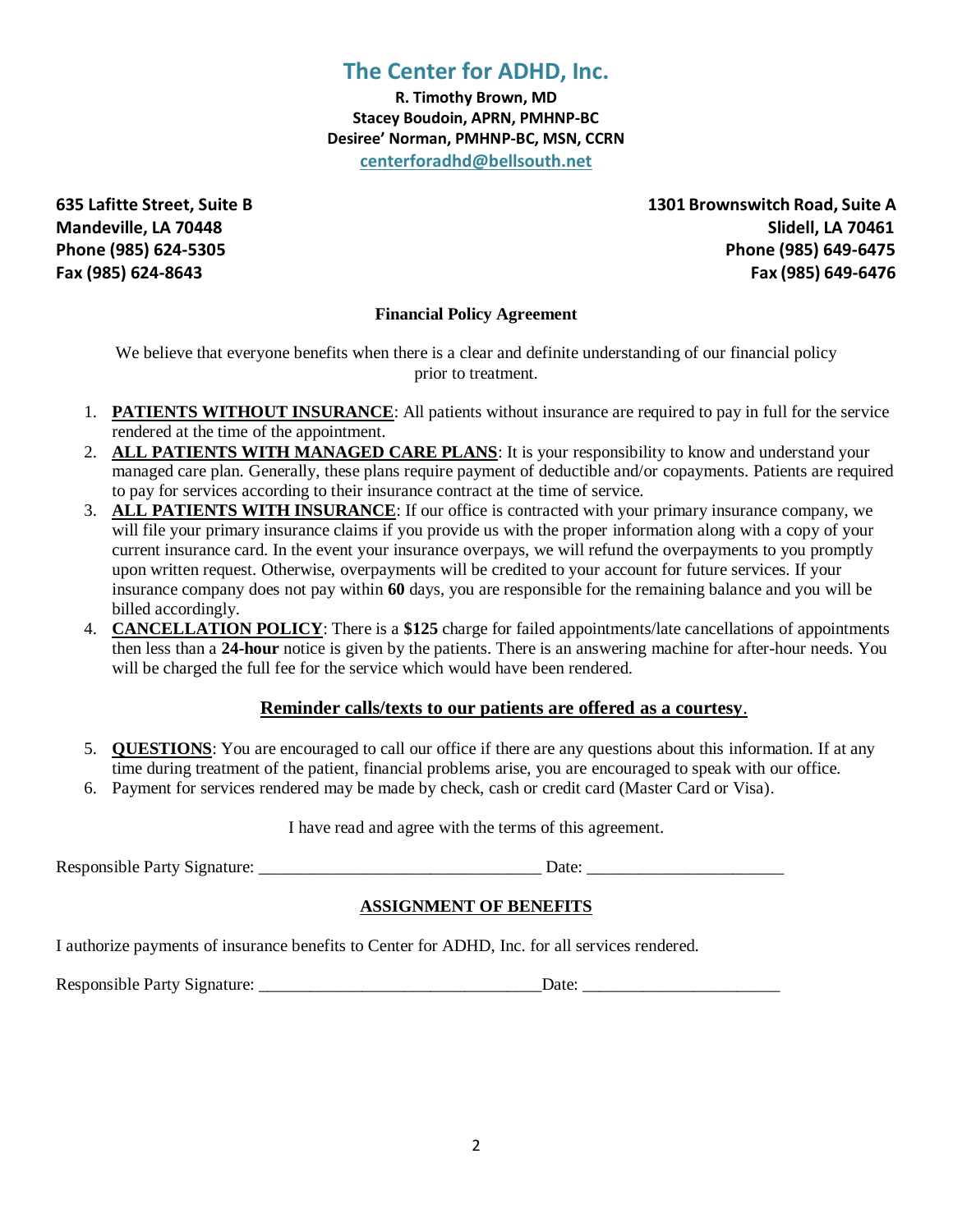**R. Timothy Brown, MD Stacey Boudoin, APRN, PMHNP-BC Desiree' Norman, PMHNP-BC, MSN, CCRN centerforadhd@bellsouth.net**

**635 Lafitte Street, Suite B 1301 Brownswitch Road, Suite A Mandeville, LA 70448 Slidell, LA 70461 Phone (985) 624-5305 Phone (985) 649-6475 Fax (985) 624-8643 Fax (985) 649-6476**

#### **CREDIT CARD CONSENT POLICY FORM**

I, the undersigned authorize The Center for ADHD, Inc. to keep my signature on file and to charge my credit/debit card account as indicated below:

\_\_\_\_\_Visa \_\_\_\_\_ Mastercard

A charge to the credit/debit card will **ONLY** be made under the following circumstances:

1. Missed appointments.

2. Cancellations made less than 24 hours from the time of scheduled appointment.

3. Any claims that are denied secondary to insurance not being in effect at the time of service.

4. Any claim that is applied toward a deductible.

5. Any claim that is denied secondary to failure on the part of the patient/patient's responsible party to obtain proper authorization or referral and/or failure to complete forms required by insurance company needed to process claim.

6. Any claim that becomes more than 120 days past due after proper filing and at least 1 refilling by this office.

# **There will be a \$125 fee for any non-cancelled appointment.**

I, the undersigned understand that this form will be valid for the duration of my treatment with this office UNLESS I cancel through written notice to The Center for ADHD, Inc., 635 Lafitte Street Ste. B Mandeville, Louisiana 70448 or 1301 Brownswitch Road Ste A. Slidell, Louisiana 70461.

\_\_\_\_\_\_\_\_\_\_\_\_\_\_\_\_\_\_\_\_\_\_\_\_\_\_\_\_\_\_\_\_\_\_ \_\_\_\_\_\_\_\_\_\_\_\_\_\_\_\_\_\_\_\_\_\_\_\_\_\_\_\_\_\_\_\_\_\_\_\_\_\_\_\_\_\_\_\_\_

\_\_\_\_\_\_\_\_\_\_\_\_\_\_\_\_\_\_\_\_\_\_\_\_\_\_\_\_\_\_\_\_\_\_\_\_\_\_\_\_\_\_\_\_\_\_\_\_\_\_\_\_\_\_\_\_\_\_\_\_\_\_\_\_\_\_\_\_\_\_\_\_\_\_\_\_\_\_\_\_\_\_\_\_\_\_\_\_\_\_\_\_\_\_\_\_\_\_

\_\_\_\_\_\_\_\_\_\_\_\_\_\_\_\_\_\_\_\_\_\_\_\_\_\_\_\_\_\_\_\_\_\_ \_\_\_\_\_\_\_\_\_\_\_\_\_\_\_\_\_\_\_\_\_\_\_\_\_\_\_\_\_\_\_\_\_\_\_\_\_\_\_\_\_\_\_\_\_

Patient Name Cardholder Name Cardholder Name

Cardholder billing address

Credit Card Number Expiration Date

\_\_\_\_\_\_\_\_\_\_\_\_\_\_\_\_\_\_\_\_\_\_\_\_\_\_\_\_\_\_\_\_\_\_ Mo.\_\_\_\_\_\_\_ Yr. \_\_\_\_\_\_\_

Cardholder Signature Date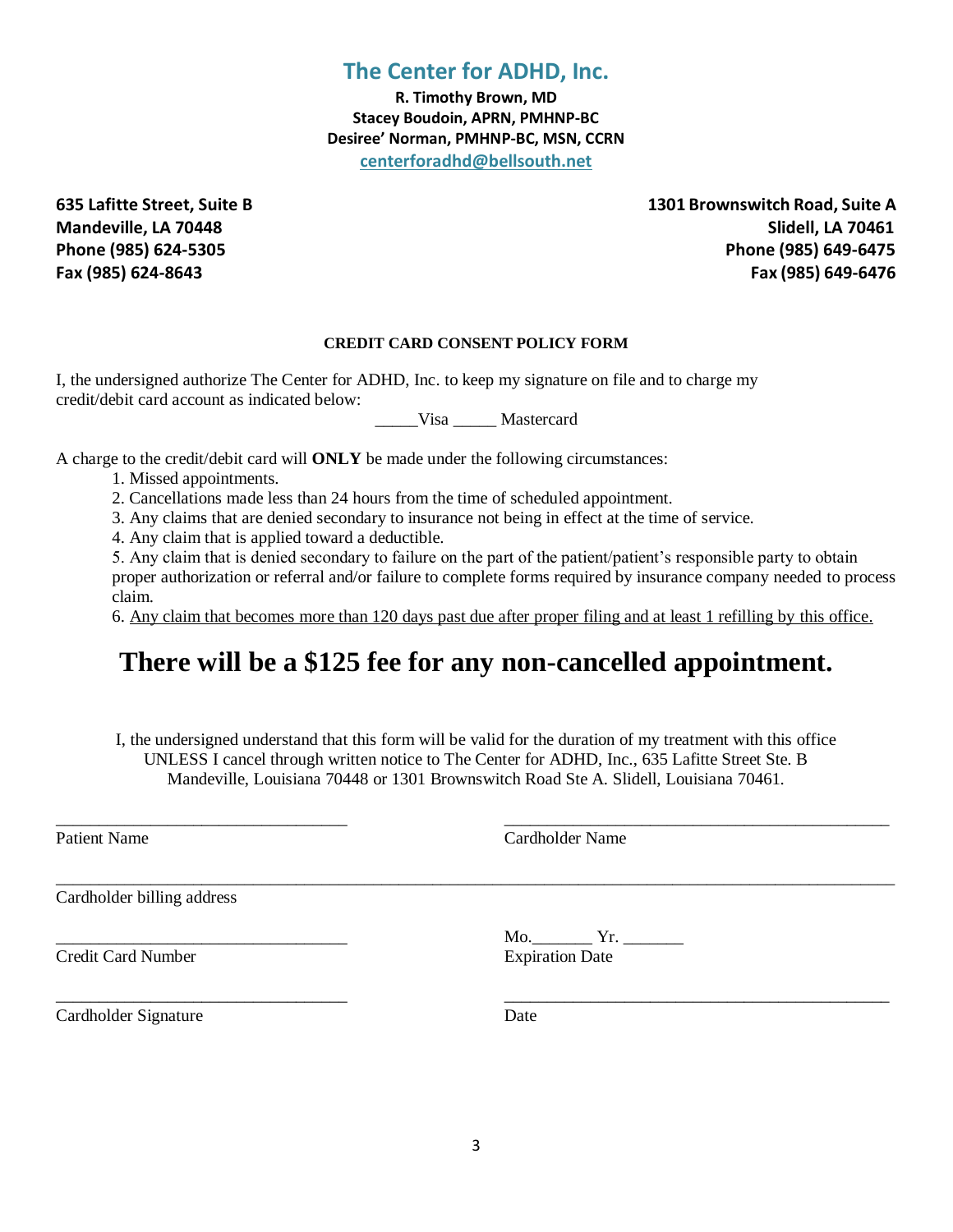**R. Timothy Brown, MD Stacey Boudoin, APRN, PMHNP-BC Desiree' Norman, PMHNP-BC, MSN, CCRN centerforadhd@bellsouth.net**

**635 Lafitte Street, Suite B 1301 Brownswitch Road, Suite A Mandeville, LA 70448 Slidell, LA 70461 Phone (985) 624-5305 Phone (985) 649-6475 Fax (985) 624-8643 Fax (985) 649-6476**

We value you as a patient of my practice and are committed to providing safe and effective mental health services to you. We want to make sure that you are aware of your rights and responsibilities as a patient. We believe that by doing so, you will be able to best work with me and the office staff in your treatment.

### **AS A PATIENT, YOU HAVE THE RIGHT TO:**

- **Considerate and courteous care** by the office staff and physician.
- **Privacy and confidentiality** about your care, treatment and records.
- **Respect for your time** be greeted upon arrival & kept informed regarding the approximate waiting time.
- **A Safe and comfortable environment** for your care**.**
- **Complete and current information** regarding your diagnosis, treatment and prognosis; the nature and purpose of tests, prescribed therapy and/or medications, and potential adverse effects associated with the treatment plan.
- **Clear instructions** concerning the need for follow-up visits, referral to other mental health. professionals, or additional measures necessary to achieve the desired outcome for your diagnosis.
- **Accept or refuse** any/all of the treatment plan after receiving a complete explanation.
- **Additional professional opinion(s)** on any diagnosis or recommended treatment plan.
- **A copy of medical records** pertaining to your treatment after payment of reasonable copying fees and account balances, if any.
- **Information about your account,** the amount and purposes of charges and our policies regarding payment of charges as well as procedures for resolving conflicts in the settlement of the account.

### **AS A PATIENT, YOU HAVE THE RESPONISIBILTY TO:**

- **Provide correct, complete information** about your health.
- **Follow the treatment plan** ordered by your physician, unless you notify him of concerns.
- **Consider the rights of other** patients and office personnel.
- **Follow office rules and regulations** that apply to patient conduct.
- **Take responsibility for your actions** if you refuse treatment or do not follow your physician's instructions.
- **Meet the financial obligations** for your care as soon as possible.
- **Call the office if unable to keep scheduled appointments** and arrive on time for scheduled appointment.

We want to make sure that you are satisfied with the care you receive from your physician and office staff. If you have questions or concerns, you may speak with the office staff or physician.

#### **I acknowledge that I have read and understand this Notice of Privacy Practices.**

| <b>Patient's Name:</b>                  | DOB:  |
|-----------------------------------------|-------|
| <b>Signature of Patient:</b>            | Date: |
| If patient is a minor, Parent/Guardian: |       |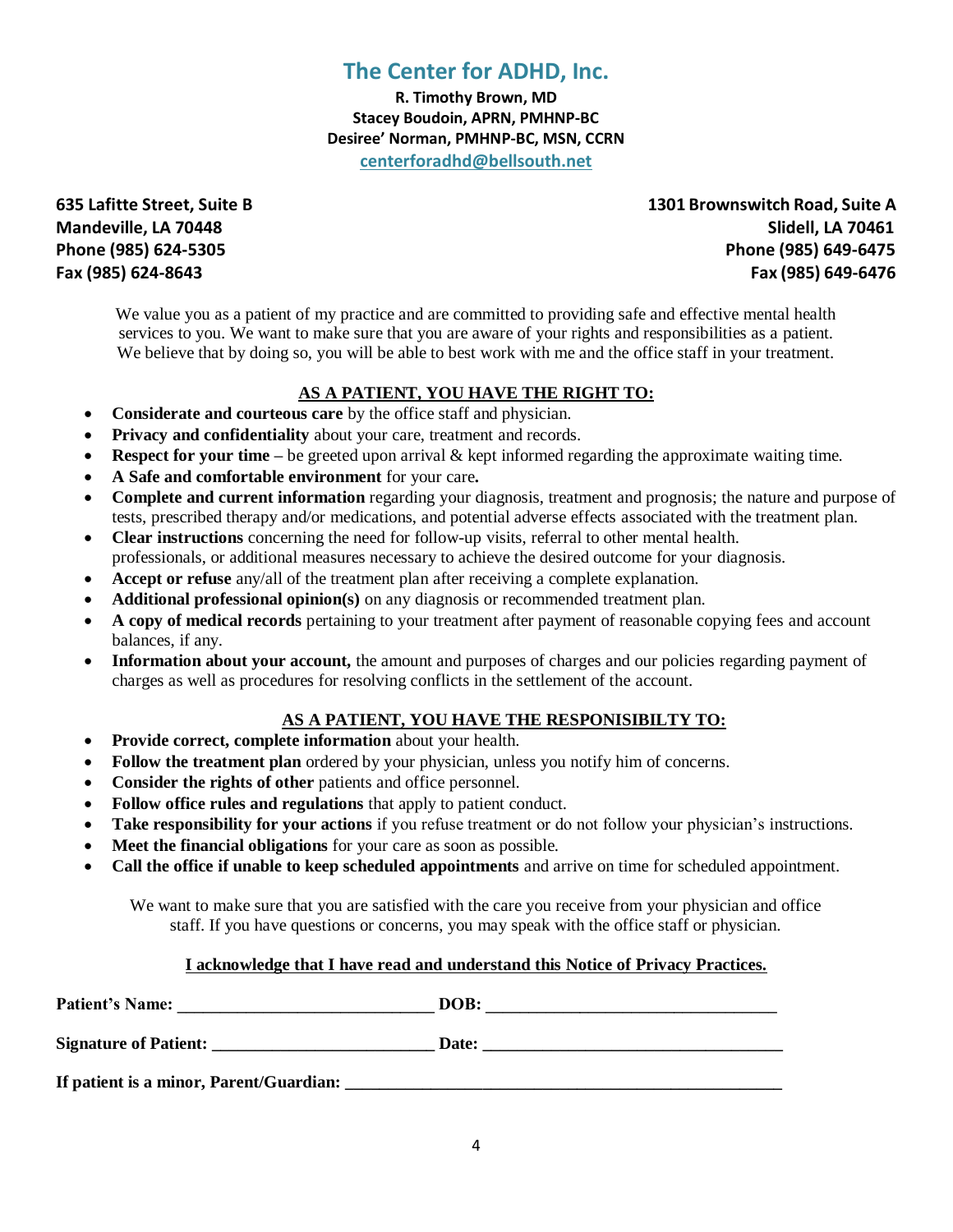**R. Timothy Brown, MD Stacey Boudoin, APRN, PMHNP-BC Desiree' Norman, PMHNP-BC, MSN, CCRN centerforadhd@bellsouth.net**

**635 Lafitte Street, Suite B 1301 Brownswitch Road, Suite A Mandeville, LA 70448 Slidell, LA 70461 Phone (985) 624-5305 Phone (985) 649-6475 Fax (985) 624-8643 Fax (985) 649-6476**

| In order to bill your insurance, please provide us with the following information. Even if we are not a contracted provider<br>for your plan, we may still need the information if medication authorizations are required.<br>Please provide the following information: |  |
|-------------------------------------------------------------------------------------------------------------------------------------------------------------------------------------------------------------------------------------------------------------------------|--|
|                                                                                                                                                                                                                                                                         |  |
|                                                                                                                                                                                                                                                                         |  |
|                                                                                                                                                                                                                                                                         |  |
|                                                                                                                                                                                                                                                                         |  |
|                                                                                                                                                                                                                                                                         |  |
|                                                                                                                                                                                                                                                                         |  |
|                                                                                                                                                                                                                                                                         |  |
|                                                                                                                                                                                                                                                                         |  |
|                                                                                                                                                                                                                                                                         |  |
|                                                                                                                                                                                                                                                                         |  |
|                                                                                                                                                                                                                                                                         |  |
|                                                                                                                                                                                                                                                                         |  |
|                                                                                                                                                                                                                                                                         |  |
|                                                                                                                                                                                                                                                                         |  |
|                                                                                                                                                                                                                                                                         |  |
|                                                                                                                                                                                                                                                                         |  |
|                                                                                                                                                                                                                                                                         |  |